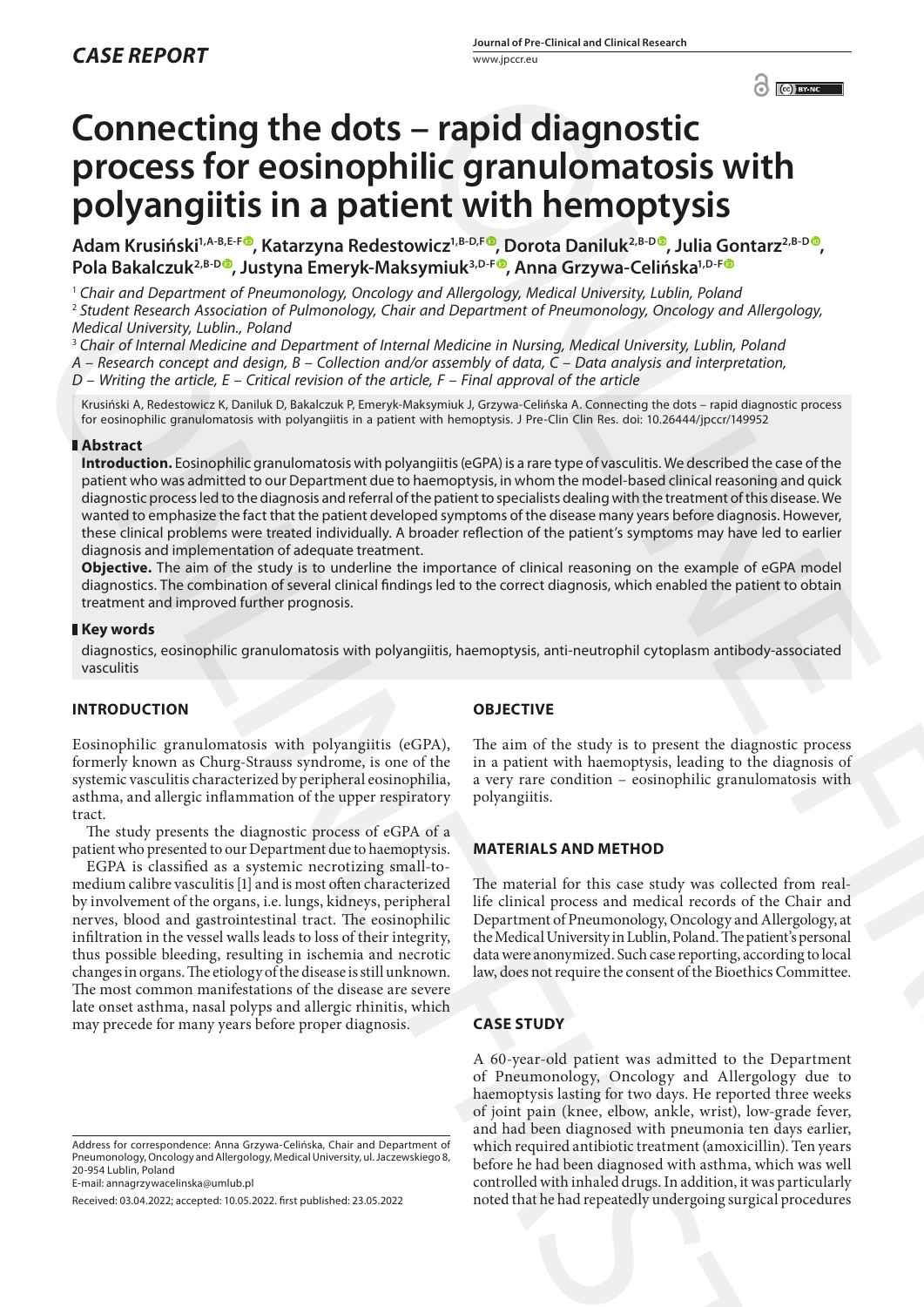Adam Krusiński, Katarzyna Redestowicz, Dorota Daniluk, Julia Gontarz, Pola Bakalczuk, Justyna Emeryk-Maksymiuk, Anna Grzywa-Celińska . Connecting the dots…

to remove nasal polyps (eight, five and two years before current hospitalization).

Laboratory tests showed mild peripheral blood eosinophilia, increased levels of D-dimers and inflammatory markers, mild normocytic anaemia and haematuria (Tab. 1). No obvious signs of pulmonary embolism were found in angio-CT of the lungs, but changes suggesting vasculitis with possible alveolar haemorrhage were described (Fig. 1). Taking into account the features of vasculitis, peripheral blood eosinophilia, as well as the history of asthma and nasal polyps, eosinophilic granulomatosis with polyangiitis was suspected.

In the Department of Pulmonology, anti-haemorrhagic

**Table 1.** ?

| Leukocytes (x10 <sup>9</sup> /L)                                                                                                                                                                                                                                                                                                                                  | Result                           | <b>Reference value</b>                                                        |
|-------------------------------------------------------------------------------------------------------------------------------------------------------------------------------------------------------------------------------------------------------------------------------------------------------------------------------------------------------------------|----------------------------------|-------------------------------------------------------------------------------|
|                                                                                                                                                                                                                                                                                                                                                                   |                                  | $4.0 - 10.0$                                                                  |
| (day 0)                                                                                                                                                                                                                                                                                                                                                           | 15.8                             |                                                                               |
| (day 1)<br>(day 8)                                                                                                                                                                                                                                                                                                                                                | 15.34<br>12.58                   |                                                                               |
| Haemoglobin (g/dl)                                                                                                                                                                                                                                                                                                                                                |                                  | $14.0 - 18.0$                                                                 |
| (day 0)                                                                                                                                                                                                                                                                                                                                                           | 9.6                              |                                                                               |
| (day 1)                                                                                                                                                                                                                                                                                                                                                           | 9.5                              |                                                                               |
| (day 8)                                                                                                                                                                                                                                                                                                                                                           | 9.3                              |                                                                               |
| Eosinophil count (x10 <sup>9</sup> /L)                                                                                                                                                                                                                                                                                                                            |                                  | $0.05 - 0.5$                                                                  |
| $(\text{day } 0)$<br>(day 1)                                                                                                                                                                                                                                                                                                                                      | 3.37<br>2.78                     |                                                                               |
| (day 8)                                                                                                                                                                                                                                                                                                                                                           | 0.49                             |                                                                               |
| cANCA (PR-3)                                                                                                                                                                                                                                                                                                                                                      | 0.7                              | negative<20<br>weak positive 21-30<br>positive>30                             |
| pANCA (MPO)                                                                                                                                                                                                                                                                                                                                                       | 134.6                            | negative<20<br>weak positive 21-30<br>positive>30                             |
| Urine erythrocyte count                                                                                                                                                                                                                                                                                                                                           | $15 - 20$                        | 1-2 in the field of vision                                                    |
| Total IgE (IU/ml)                                                                                                                                                                                                                                                                                                                                                 | 180.6                            | 158.0                                                                         |
| Creatinine (mg/dl)                                                                                                                                                                                                                                                                                                                                                | 1.0                              | $0.7 - 1.3$                                                                   |
| Creatinine clearance (eGFR)                                                                                                                                                                                                                                                                                                                                       | 80.4                             | $> 60$ ml/min/1,73m <sup>2</sup>                                              |
| CRP (mg/dl)                                                                                                                                                                                                                                                                                                                                                       |                                  | $0 - 5.00$                                                                    |
| (day <sub>0</sub> )<br>(day 1)                                                                                                                                                                                                                                                                                                                                    | 75.22<br>80.12                   |                                                                               |
| $(\text{day } 8)$                                                                                                                                                                                                                                                                                                                                                 | 14.49                            |                                                                               |
| (levofloxacin, piperacillin + tazobactam), hepatoprotective<br>treatment was started. Extensive diagnostics focused on<br>systemic vasculitis and alveolar bleeding were implemented.<br>Increasing eosinophilia and high levels of perinuclear anti-<br>neutrophil cytoplasmic antibodies (pANCA) were stated.<br>Although the patient showed no symptoms of the | electrocardiographic examination | cardiovascular system, he was consulted by a cardiologist,<br>(normal)<br>and |



**Figure 1.**

Due to the unequivocal clinical picture, a routinely performed bronchofiberoscopy in patients with haemoptysis was abandoned.

The patient was consulted by the rheumatologist, confirming the initial diagnosis of eGPA, three-day steroid pulses (methylprednisolone 1000 mg/day intravenously) were initiated, followed by treatment with oral prednisone at a dose of 20 mg/twice a day. The applied treatment resulted in the resolution of haemoptysis and haematuria, a satisfactory decrease in inflammatory parameters.

The patient was referred for further treatment at the Rheumatology Clinic, where, due to a temporary deterioration in kidney function, he was again given steroid pulses. The patient is currently treated with prednisone maintenance dose 1x10 mg, with no evidence of active disease.

## **DISCUSSION**

Eosinophilic granulomatosis with polyangiitis, also known as Churg-Straus syndrome, is a rare, small to medium necrotizing vasculitis with eosinophilia and most often – asthma. The incidence of this disease worldwide ranges from 10.7–14/ million adults, the median age of onset 38–54 years [2].

Based on the presence or absence of ANCA antibodies, two types of this disease are distinguished – ANCA-positive and ANCA-negative [3]. ANCA-positive patients (37–47% of all cases) [3–9] are of more 'vasculitic type' – presenting weight loss, myalgia, migrating polyarthralgia, mononeuritis complex, glomerulonephritis, alveolar bleeding, and laryngological symptoms, but less frequently heart diseases [3]. The presence of antibodies is also associated with significantly more frequent relapses [3, 10]. ANCA-negative patients present eosinophilic phenotype more often and are prone to develop cardiac manifestations of the disease [2].

Among other ANCA-dependent systemic vasculitis (granulomatosis with polyangiitis GPA, microscopic polyangiitis – MPA), antibodies are the least common in eGPA [2].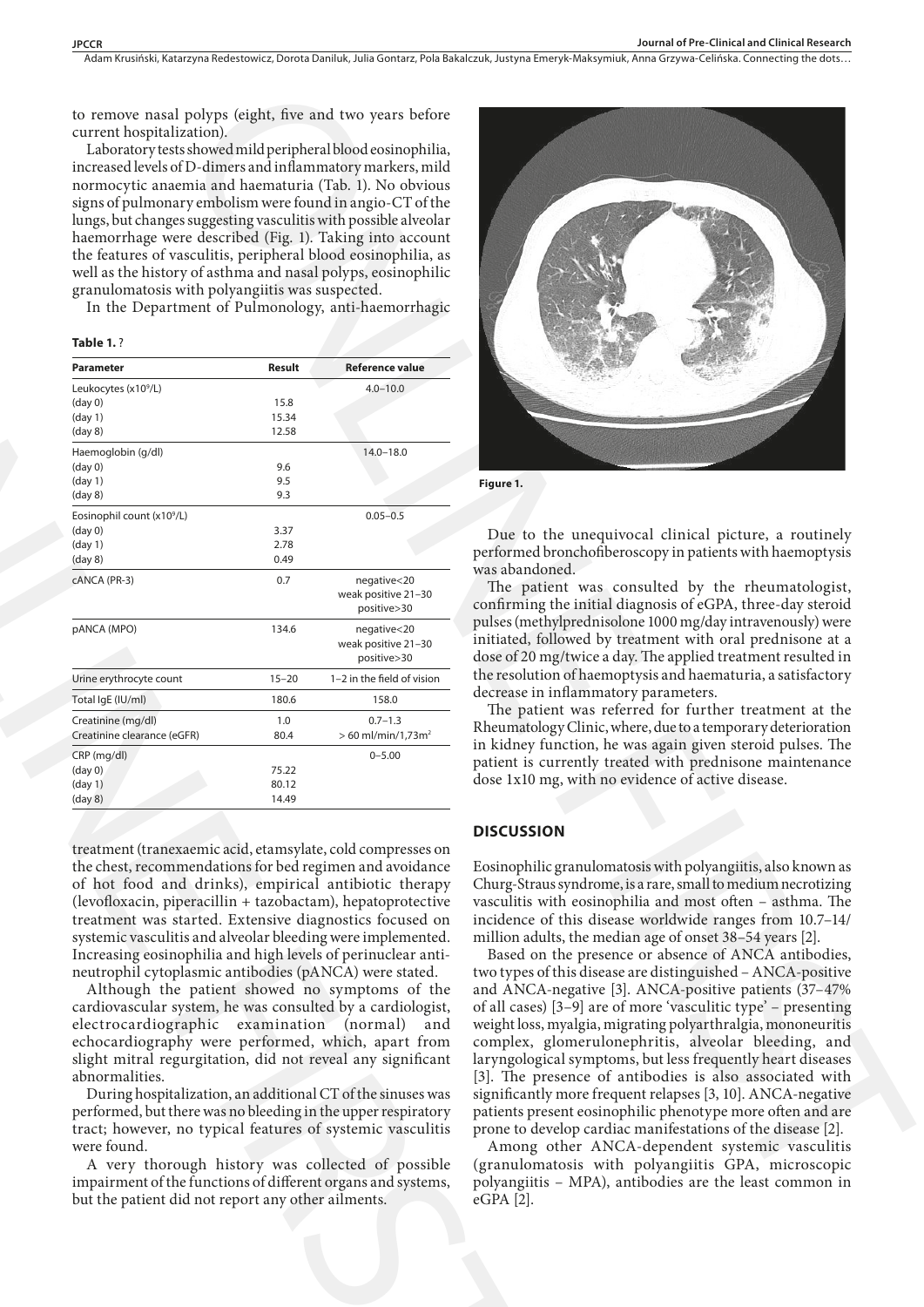Clinically, three stages of the disease can be observed. The prodromal phase, characterized by the onset of asthma, allergic rhinitis and nasal polyps, is the first to occur. Patients are often treated according to current asthma treatment guidelines, but may not achieve complete asthma control despite optimal treatment. Rhinosinusitis and nasal polyps are often present. It is quite characteristic that patients with EGPA are operated on repeatedly for nasal polyps. However polyps of the upper airways may occur in many other diseases, mostly in chronic rhinosinusitis, allergic fungal rhinosinusitis, and aspirin-exacerbated respiratory disease [11].

The second phase involves peripheral eosinophilia, which often goes unnoticed for months or even years, as happened in the current case study. The symptoms of systemic were conducted in the presented patient.

There are objective tools to assess disease activity in individual patients. One of the first tools allowing evaluation of the activity of the eGPA (but also nodal polyarteritis, microscopic polyangiitis) was the Five Factor Score (FFS), which takes into account five variables: renal dysfunction, proteinuria, involvement of the heart, gastrointestinal tract and central nervous system. The advantage of this scale is its simplicity, but it does not allow for prognosis of the course of the disease [12].

Another, most commonly used scale for assessing the activity of all types of vasculitis is the Birmingham Vasculitis Activity Score (BVAS). This scale consists of 66 variables (symptoms) ordered in nine modules for different organs. Each symptom has its own score depending on its clinical significance [12]. The BVAS is available now on the internet as a simple calculator.

As mentioned above, eGPA can involve many organs and systems. Cardiovascular symptoms are mostly associated with higher risk of death. According to Futura et al. [5], cardiovascular symptoms occur in 16–60% of patients. In the group of eGPA patients examined by Chen [13], cardiovascular symptoms occurred in 27.7% of cases. Cardiovascular symptoms of eGPA include acute pericarditis, constrictive pericarditis, heart failure, myocardial infarction, cardiomyopathy [10]. Patients with the cardiovascular system involvement in the course of eGPA tend to be younger at onset of the disease compared to those without cardiac problems, they have higher eosinophil count, higher disease activity in BVAS and poorer prognosis. In the cardiac involvement group, 43.5% of patients were asymptomatic, but cardiac abnormalities could be detected by examinations of the cardiovascular system [13]. In the current case, the patient did not present any symptoms or abnormalities in the cardiovascular system examinations. However, due to cardiovascular symptoms, patients with eGPA may be referred for cardiac diagnosis, which may delay diagnosis and appropriate treatment. distinct till) distinctively by production optimization and consideration in the corresponding consideration of the state and the state and the state and the state and the state and the state and the state and the state a

As complications from the nervous system can often have serious consequences for health and life, it was fortuitous that the patient in the presented case study did not have any symptoms indicating involvement of the nervous system. Central nervous system damage is the most common cause of death of patients with eGPA (intracerebral haemorrhages or cerebral vessels embolism) [14]. Injury to the central nervous system can also manifest as seizures, coma, orientation disorders [10], as well as characteristic mono-nerve complex inflammation (mononeuritis multiplex). Involvement of cranial nerves: II, III, VII, VIII and the optic nerve is most often observed [10].

Kidney injury is quite common in ANCA-mediated inflammation which can lead to severe complications and even the need for renal replacement therapy. Necrotizing eosinophilic disease is the cause of feature segmental glomerulonephritis necrosis, in some cases with the formation of crescents [10]. In the current study, only transient nonsignificant haematuria observed. There was no evidence of kidney damage.

Skin symptoms that may appear in the course of EGPA, painful subcutaneous nodules on the scalp and symmetrically on the limbs, as well as: purpura, urticaria, macular or papular rash and, less often – purpura reticularis (livedo reticularis), tumour ulcers or blockages in the cutaneous vessels [10]. There were no skin symptoms in the presented patient.

Treatment of eGPA consists of pulses of cyclophosphamide or short-term steroid therapy, after which maintenance treatment is adjusted according to the tendency to relapse. There are also studies on the effectiveness of using mepolizumab in monthly cycles in steroid-dependent or relapsing disease. Mepolizumab is a humanized monoclonal antibody against interleukin-5, the main cytokine responsible for the development and viability of eosinophils, thus its administration significantly reduces the level of circulating eosinophils in the blood, thereby damaging the vascular walls. Until recently, mepolizumab has been used to treat severe eosinophilic asthma. Currently, mepolizumab has been approved for eGPA treatment. At both doses of 100 mg every fourweeks and 300 mg every fourweeks it was effective in control of respiratory EGPA manifestations, improvement in systemic disease activity and allowed reduction in the dose of glucocorticosteroids [15]. The recommended dose of mepolizumab is higher comparing to the dose used in treatment of asthma, and accounts for 300 mg administered subcutaneously once every four weeks. rved. cranial nerves. II, III, VII, VIII and the optic nerve is most<br>three. of the observed [0). The VII and the original telestics is Nother injury is quite common in ANCA mediated<br>telents. Kolney injury is quite common i

The differential diagnosis of eGPA should include granulomatosis with polyangiitis (formerly Wegener's disease) and microscopic polyangiitis, which are also characterized by the presence of ANCA, but peripheral eosinophilia, rhinosinusitis and asthma are not typical for these diseases [2]. Moreover, in patients with high peripheral blood eosinophilia, the diagnosis of hypereosinophilic syndrome should be taken into account [1].

Moreover, haemoptysis reported by a patient may be of a variety of etiologies. It is necessary to exclude neoplastic infiltrates in the respiratory tract, tuberculosis, pulmonary embolism, haemorrhagic diathesis or foreign body aspiration.

#### **CONCLUSION**

In conclusion, it should be stated that the presented case study confirms the assumption that many patients with eGPA remain without a final diagnosis. It is probable that many of them circulate among various specialists, obtaining immediate reduction of symptoms as a result of the use of various types of therapy. However, only the proper diagnosis of the disease allows for optimal therapy. The symptoms of eGPA are non-specific which usually makes the diagnosis difficult and late.

It is worth paying attention to patients with asthma in whom it is difficult to reach disease control and who tend to